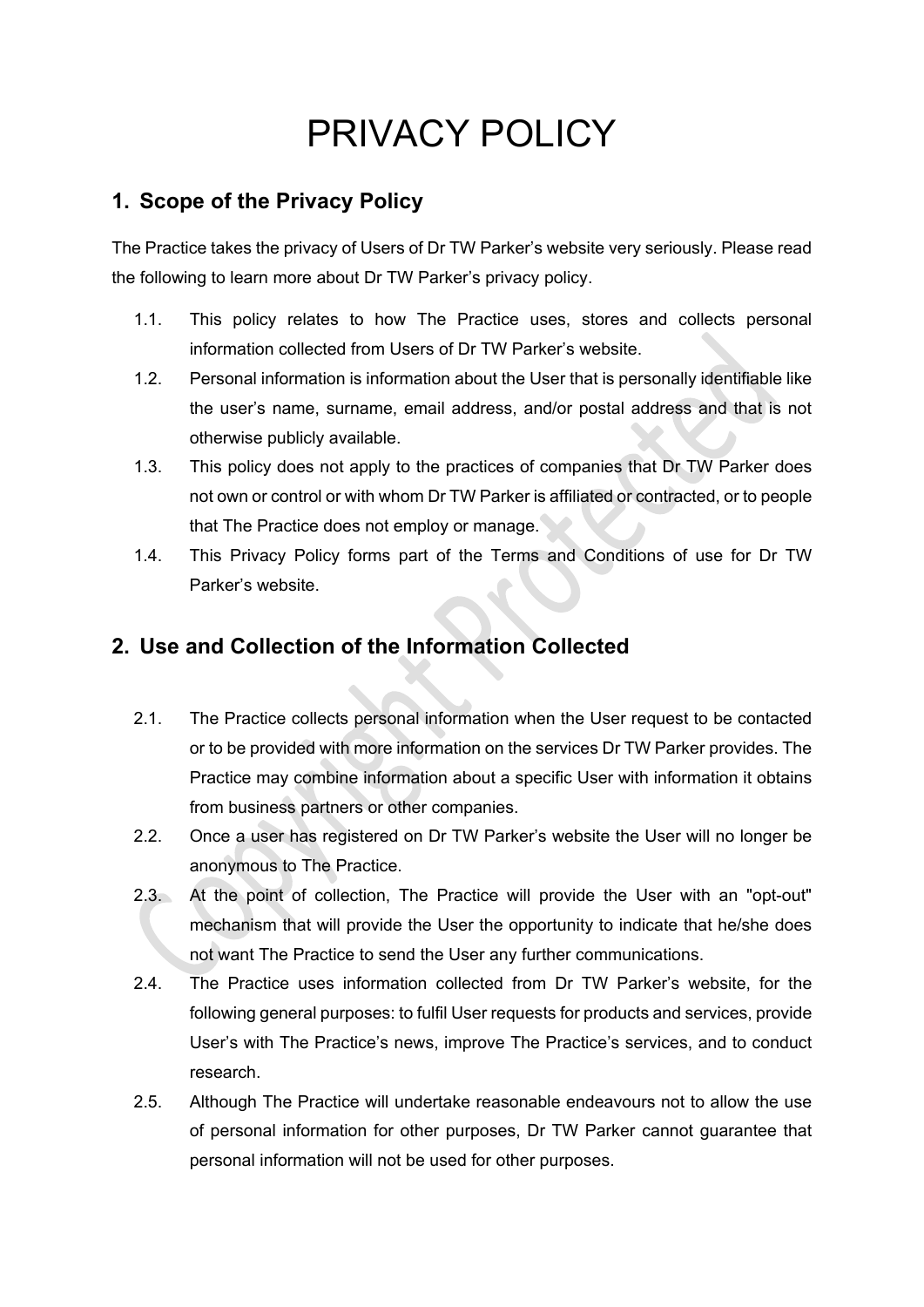#### **3. Children**

- 3.1 The Practice takes the privacy of children online very seriously. Children under the age of 13 years should have a parent/guardian's consent before providing any personal information to The Practice. The practice will not require or request children under this age to provide any personal information that is reasonably necessary to participate in the applicable activity on Dr TW Parker's website.
- 3.2 If The Practice determines upon collection that a user is under this age, The Practice will not use or maintain his/her personal information without the parent/guardian's consent.

## **4. Information Sharing and Disclosure**

The Practice does not rent, sell, or share personal information about the User with other people or non-affiliated companies except to provide products or services Users have requested.

# **5. The user's ability to delete his/her information**

5.1. The user may edit their information, including marketing preferences, at any time, provided this information remains accurate in accordance with Dr TW Parker's Terms and Conditions.

## **6. Confidentiality and Security**

The Practice has placed physical, technological and procedural security safeguards in place that comply with best practices to protect personal information about the user.

## **7. Changes to the Privacy Policy**

Dr TW Parker may update this policy. It is the responsibility of the User to keep up to date of any changes to this policy.